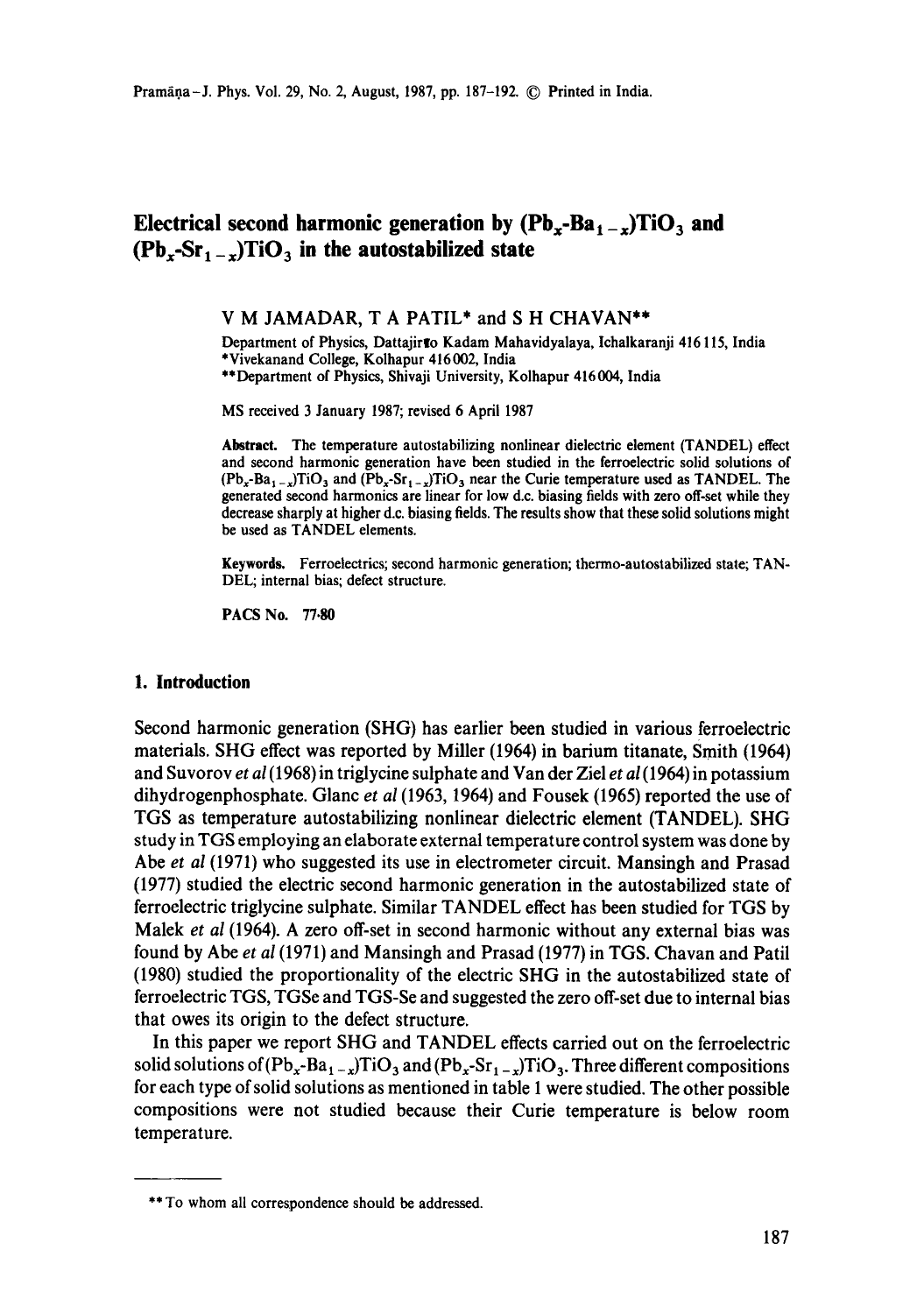#### **2. Experimental**

Lead titanate ceramics was prepared from a mixture of lead carbonate and titanium dioxide with 1 : 1 molar proportions and heated in platinum crucible in global furnace up to 1200°C for 4 hr by the method reported by Sawada and Nomura (1950). Similarly  $BaTiO<sub>3</sub>$  and  $SrTiO<sub>3</sub>$  ceramics were prepared.

Solid solutions of  $(Pb_x - Ba_{1-x})TiO_3$  were prepared by a mixture of PbTiO<sub>3</sub> and  $BaTiO<sub>3</sub>$  having different molar proportions and heated in globar furnace at 1200 $^{\circ}$ C for 4 hr by using a platinum crucible. Similarly the solid solutions of  $(Pb_x-Sr_1 - x)TiO_3$  were prepared.

The solid solutions prepared were scanned on X-ray diffractometer and it was confirmed that homogeneous solid solutions were formed. The pellets of these solid materials (thickness about  $1 \text{ mm}$  and diameter  $1 \text{ cm}$ ) were prepared under a pressure of 5 tonnes using a hydraulic press machine. The test samples were made by sintering these pellets at 750°C. The two end faces of the test sample were made conductive by applying silver paint and placed in a sample holder fabricated in our laboratory.

The voltage response of the solid solutions of  $(Pb_x - Ba_{1-x})TiO_3$  and  $(Pb_x - Sr_{1-x})TiO_3$ which were connected in series with 10 ohms employing the same experimental set-up as described by Mansingh and Prasad (1977) and Chavan and Patil (1980) is investigated. The single tuned amplifier was adjusted to a frequency of 10 kHz. The sample temperature was maintained in the neighbourhood of Curie temperature using adequate temperature controller. The Curie temperatures of the solid solutions of  $(Pb_{0.8}-Ba_{0.2})TiO_3$ ,  $(Pb_{0.6}-Ba_{0.4})TiO_3$  and  $(Pb_{0.5}-Ba_{0.5})TiO_3$  were obtained at 440, 380 and 350°C respectively using modified form of Sawyer and Tower (1930) circuit by hysteresis loop method. Similarly the Curie temperatures of the solid solutions of  $(Pb_{0.8}-Sr_{0.2})TiO_3$ ,  $(Pb_{0.6}-Sr_{0.4})TiO_3$  and  $(Pb_{0.5}-Sr_{0.5})TiO_3$  were obtained at 340, 200 and 125°C respectively. Therefore, electric second harmonic generation and TANDEL experiments were carried out in the neighbourhood of the above mentioned Curie temperatures for different compositions of  $(Pb_x - Ba_{1-x})TiO_3$  and  $(Pb_x - Sr_{1-x})TiO_3$ .

Preliminary investigation showed that the minimum peak voltage was 20 V for  $(Pb_{\tau}-Ba_{1-\tau})TiO_3$  TANDEL for autostabilization state. Hence three amplitude levels viz 25, 30 and 35 V peak were selected for present investigations. The minimum peak voltage for  $(Pb_x-Sr_{1-x})TiO_3$  TANDEL in autostabilization state was found to be 15 V, therefore, the amplitude levels 20, 25 and 30 V peak were selected.

#### **3. Results and discussion**

The second harmonic voltage response of the ferroelectric solid solutions of  $(Pb_x - Ba_{1-x})TiO_3$ , TANDEL elements is shown in figure 1 and for TANDEL elements,  $(Pb_x-Sr_{1-x})TiO_3$  is shown in figure 2. These figures show that for low biasing fields, the generated second harmonics are linear with the applied d.c. voltage, which is in agreement with the equation given by Mansingh and Prasad (1977) and Chavan and Patil (1980).

$$
V_{2h} = 6\omega CRdBP_0P_w^2\cos 2\omega t\tag{1}
$$

where,  $\omega$  is sinusoidal current frequency, C the capacitance, R the resistance, d the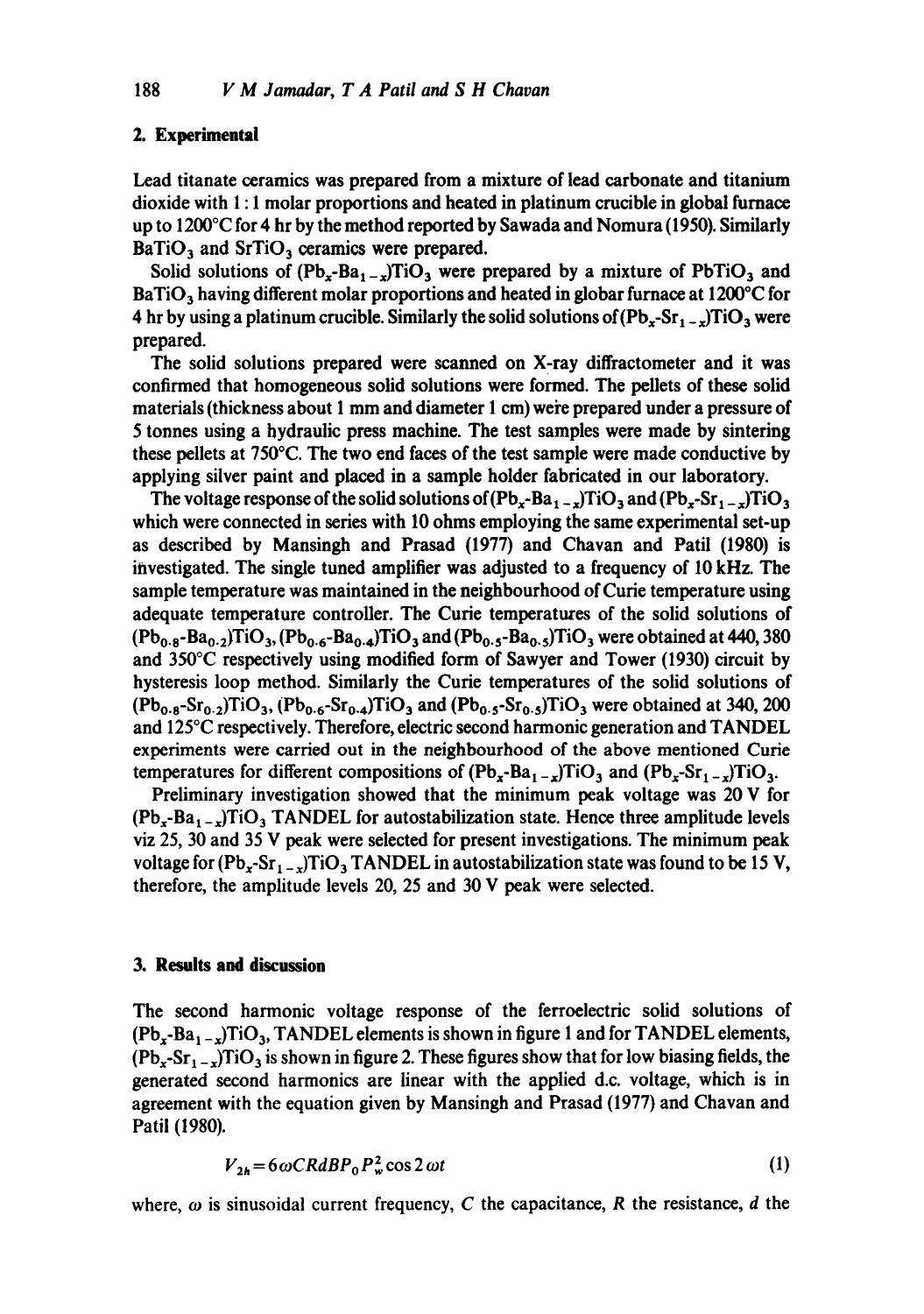

Figure 1. Variation of second harmonic voltage with d.c. bias for different a.c. voltages (volts peak)  $\Delta$ 25 V,  $\bullet$  30 V,  $\circ$  35 V for (Pb<sub>0-8</sub> - Ba<sub>0-2</sub>) TiO<sub>3</sub>.

thickness of the sample pellet, B the material specific constant,  $P_0$  the polarization due to d.c. bias and  $P_w$  the polarization due to a.c. voltage. Similar results were reported by Malek *et al* (1964) and Mansingh and Prasad (1977) for TGS and Chavan and Patti (1980) for TGSe and TGS-Se crystals. However, the deviations from linear behaviour and sharp decrease in the amplitude of second harmonic is observed at higher bias voltage. The region over which the second harmonic is linear with the applied d.c. bias is extended by increasing the heating a.c. voltages. This is due to the fact that at low biasing fields the  $P_w$  polarization is counteracted by d.c. bias fields so that second harmonic is generated. At high biasing fields the polarization is counteracted till the material does not fall out of the state of autostabilization. It is observed that as the a.c. voltage is increased, higher bias would be required to drive the material out of the state of autostabilization. This explanation was given by Malek *et al* (1964) on the impedance voltage hysteresis behaviour.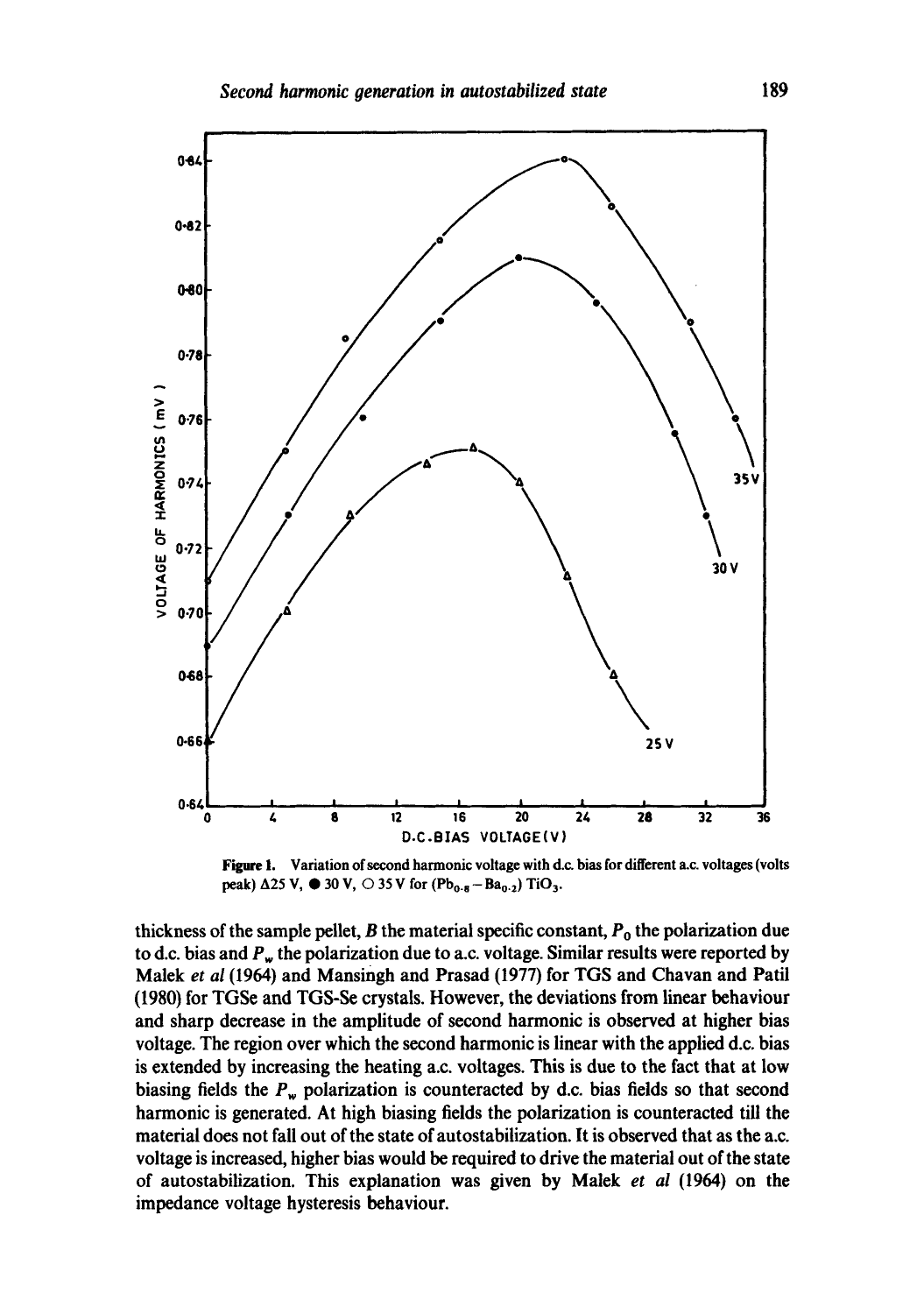

Figure 2. Variation of second harmonic voltage with d.c. bias for different a.c. voltages (volts peak)  $\Delta 20 \text{ V}$ ,  $\bullet$  25 V,  $\odot$  30 V for (Pb<sub>0.8</sub> - Sr<sub>0.2</sub>) TiO<sub>3</sub>.

From the table 1, it is seen that zero off-set go on increasing as the compositions of lead titanate increases in the solid solutions  $(Pb_x - Ba_{1-x})TiO_3$  and  $(Pb_x - Sr_{1-x})TiO_3$ . Also d.c. bias voltage which drives the TANDEL element out of autostabilization increases with increasing composition of lead titanate in  $(Pb_x - Ba_{1-x})TiO_3$  and  $(Pb_r-Sr_{1-r})TiO_3$ . It can be observed from (1) that the generated second harmonic should be proportional to the square of the a.c. voltage. But in our present investigations and also in the work of Mansingh and Prasad (1977) and Chavan and Patil (1980) no such variations have been observed. It might be due to the basic TANDEL behaviour. TANDEL element adjusts its impedance against the variations of applied a.c. voltage so that the product  $CP_w^2$  in (1) remains constant and this is consistent with the TANDEL theory outlined by Dvorak *et al* (1964). It is also apparent from table 1 that when the d.c. bias voltage is zero, there is still some second harmonic output. This is consistent with the results of Abe *et al* (1971), Mansingh *et al* (1977) and Chavan *et al* (1980). This off-set is due to the presence of defects giving rise to an internal bias which, in turn generates a second harmonic. Zero off-set go on increasing as the applied a.c. voltage increases in the solid solutions  $(Pb_x - Ba_{1-x})TiO_3$  and  $(Pb_x-Sr_{1-x})TiO_3$ . This might be due to the increase in the internal bias with increase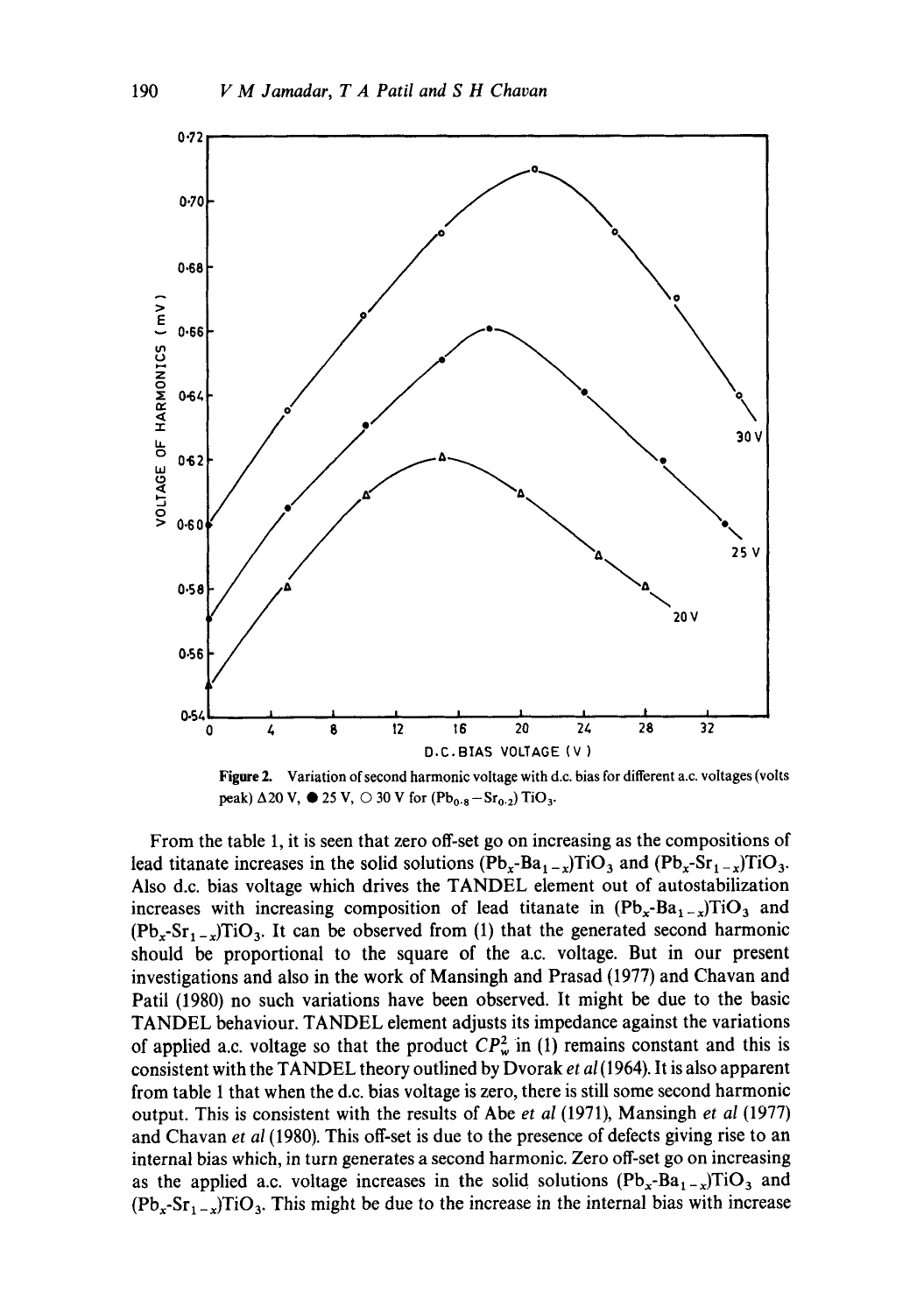| Substance                                  | Threshold<br>peak voltage<br>for auto-<br>stabilization<br>(v) | Peak a.c.<br>voltage<br>(v) | Magnitude<br>of second<br>harmonic at<br>zero bias<br>(mV) | Magnitude of<br>d.c. bias for<br>going out<br>of auto-<br>stabilization<br>(v) |
|--------------------------------------------|----------------------------------------------------------------|-----------------------------|------------------------------------------------------------|--------------------------------------------------------------------------------|
| $(Pb_{0.8} - Ba_{0.2})TiO_3$               | 20                                                             | 25                          | 0.66                                                       | 17                                                                             |
|                                            |                                                                | 30                          | 0.69                                                       | 20                                                                             |
|                                            |                                                                | 35                          | 0.71                                                       | 23                                                                             |
| $(Pb_{0.6} - Ba_{0.4})TiO_3$               | 20                                                             | 25                          | 0.65                                                       | 14                                                                             |
|                                            |                                                                | 30                          | 0.67                                                       | 17                                                                             |
|                                            |                                                                | 35                          | 0.69                                                       | 22                                                                             |
| $(Pb_0, -Ba_0, \sqrt{T}1O_3)$              | 20                                                             | 25                          | 0.62                                                       | 13                                                                             |
|                                            |                                                                | 30                          | 0.64                                                       | 16                                                                             |
|                                            |                                                                | 35                          | 0.67                                                       | 20                                                                             |
| $(Pb_{0.8}$ - $Sr_{0.2}$ )TiO <sub>3</sub> | 15                                                             | 20                          | 0.55                                                       | 15                                                                             |
|                                            |                                                                | 25                          | 0.57                                                       | 18                                                                             |
|                                            |                                                                | 30                          | 0.60                                                       | 21                                                                             |
| $(Pb_{0.6} - Sr_{0.4})TiO3$                | 15                                                             | 20                          | 0.53                                                       | 14                                                                             |
|                                            |                                                                | 25                          | 0.57                                                       | 16                                                                             |
|                                            |                                                                | 30                          | 0.60                                                       | 19                                                                             |
| $(Pb_0, Sr_0)$ TiO <sub>3</sub>            | 15                                                             | 20                          | 0.51                                                       | 12                                                                             |
|                                            |                                                                | 25                          | 0.53                                                       | 15                                                                             |
|                                            |                                                                | 30                          | 0.56                                                       | 18                                                                             |

Table 1. Values of various parameters for different  $PbTiO<sub>3</sub>$ , BaTiO<sub>3</sub> and  $SrTiO<sub>3</sub>$  solid solutions.

of applied a.c. voltage. Table 1 summarizes the observations on the threshold voltages for transition to autostabilized state, amplitude of a.c. signal used in the different experiments, magnitude of second harmonic at zero bias and magnitude of d.c. bias at which samples go out of the autostabilized state.

## **4. Conclusions**

From our present investigation the following conclusions could be made (i) Zero offset goes on decreasing as the proportion of  $PbTiO<sub>3</sub>$  decreases. (ii) The d.c. bias voltage that drives the TANDEL out of autostabilization also decreases as the proportion of  $PbTiO<sub>3</sub>$  decreases. (iii) As a.c. voltage is increased, higher d.c. bias would be required to drive the ferroelectric solid solution out of the state of autostabilization. (iv) The zero off-set voltage goes on increasing as the applied a.c. voltage is increased.  $(v)$  Our results establish that  $(Pb_x - Ba_{1-x})TiO_3$  and  $(Pb_x - Sr_{1-x})TiO_3$  can be used as TANDEL elements.

#### **References**

Abe Z, Koto Y and Furuhata Y 1971 *Rev. Sci. lnstrum.* 42 805 Chavan S H and Patil R N 1980 *Pramdna-J. Phys.* 15 85